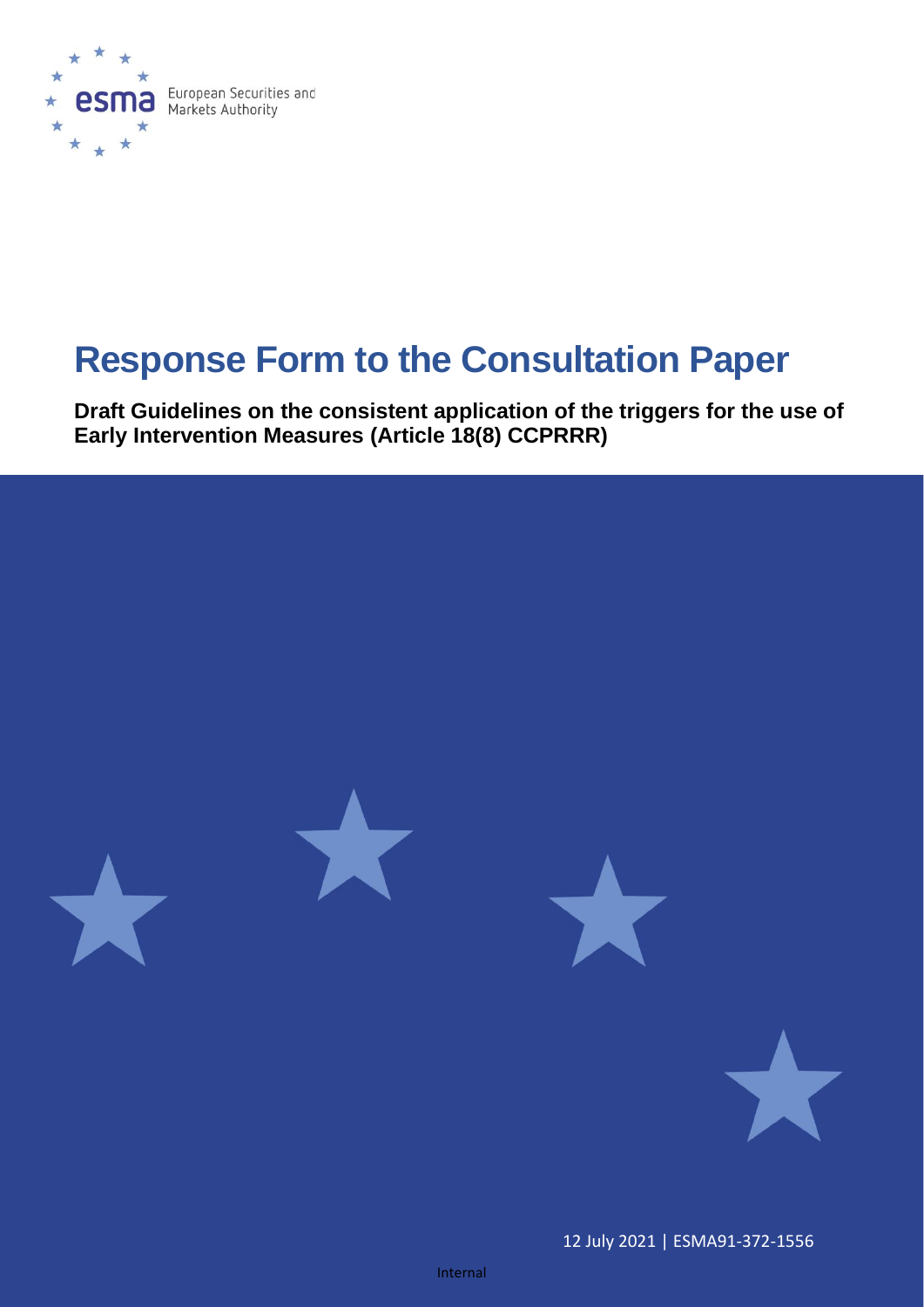## **Responding to this paper**

ESMA invites comments on all matters in this consultation paper and in particular on the specific questions summarised in Annex III. Comments are most helpful if they:

- respond to the question stated;
- indicate the specific question to which the comment relates;
- contain a clear rationale; and
- describe any alternatives ESMA should consider.

ESMA will consider all comments received by **20 September 2021.**

All contributions should be submitted online at [www.esma.europa.eu](http://www.esma.europa.eu/) under the heading 'Your input - Consultations'.

#### **Instructions**

In order to facilitate analysis of responses to the Consultation Paper, respondents are requested to follow the below steps when preparing and submitting their response:

- 1. Insert your responses to the questions in the Consultation Paper in the present response form.
- 2. Please do not remove tags of the type <ESMA\_QUESTION\_EIM\_1>. Your response to each question has to be framed by the two tags corresponding to the question.
- 3. If you do not wish to respond to a given question, please do not delete it but simply leave the text "TYPE YOUR TEXT HERE" between the tags.
- 4. When you have drafted your response, name your response form according to the following convention: ESMA\_EIM\_nameofrespondent\_RESPONSEFORM. For example, for a respondent named ABCD, the response form would be entitled ESMA\_EIM\_ABCD\_RESPONSEFORM.
- 5. Upload the form containing your responses, in Word format, to ESMA's website [\(www.esma.europa.eu](http://www.esma.europa.eu/) under the heading "Your input – Open consultations"  $\rightarrow$ "Consultation on the consistent application of the triggers for the use of Early Intervention Measures").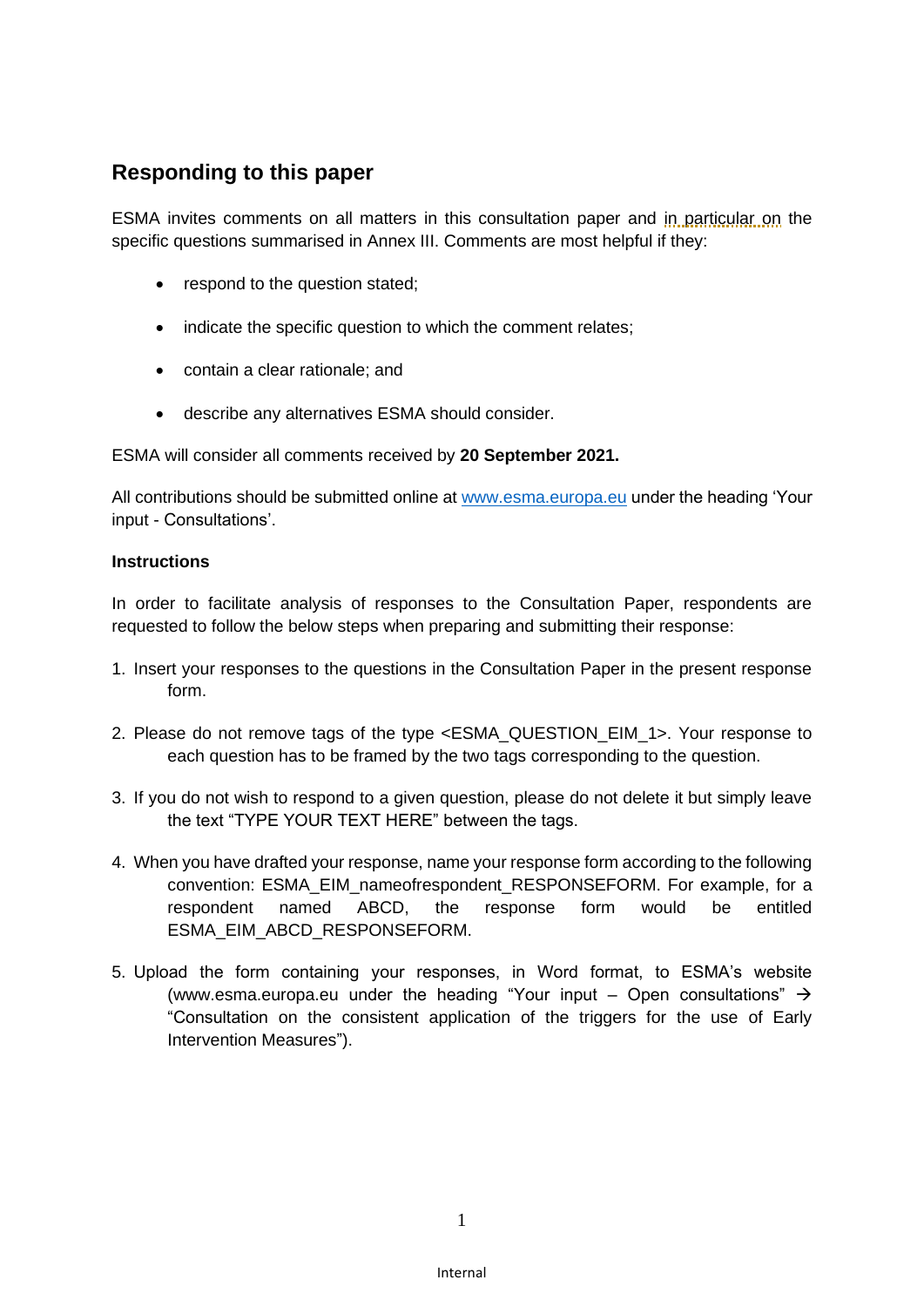#### **Publication of responses**

All contributions received will be published following the close of the consultation, unless you request otherwise. Please clearly and prominently indicate in your submission any part you do not wish to be publicly disclosed. A standard confidentiality statement in an email message will not be treated as a request for non-disclosure. A confidential response may be requested from us in accordance with ESMA's rules on access to documents. We may consult you if we receive such a request. Any decision we make not to disclose the response is reviewable by ESMA's Board of Appeal and the European Ombudsman.

#### **Data protection**

Information on data protection can be found at [www.esma.europa.eu](http://www.esma.europa.eu/) under the heading Legal [Notice.](http://www.esma.europa.eu/legal-notice)

#### **Who should read this paper?**

All interested stakeholders are invited to respond to this consultation. In particular, this paper may be specifically of interest for EU central counterparties, national competent authorities in charge of the supervision of EU central counterparties, EU authorities involved in the EU CCPs' recovery and resolution process, clearing members and clients of clearing members.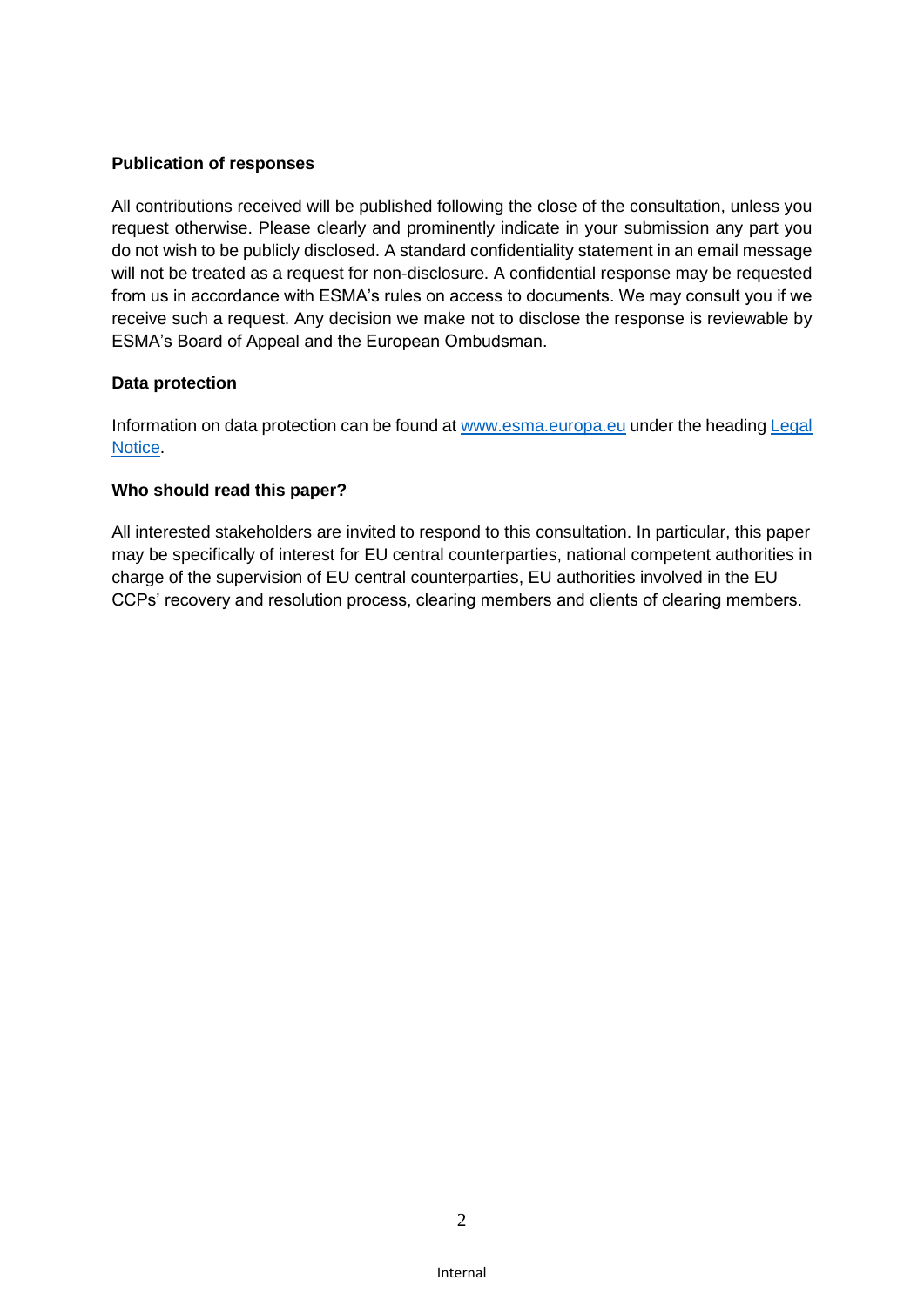# **General information about respondent**

| Name of the company / organisation   | Eurex Clearing              |
|--------------------------------------|-----------------------------|
| Activity                             | <b>Central Counterparty</b> |
| Are you representing an association? | ⊠                           |
| Country/Region                       | Germany                     |

## **Introduction**

#### *Please make your introductory comments below, if any*

#### <ESMA\_COMMENT\_EIM\_00>

Eurex Clearing is an EMIR-authorised central counterparty (CCP) and a subsidiary of the Deutsche Börse Group. Eurex Clearing provides clearing services for cash and derivatives markets in listed and over-the-counter (OTC) financial instruments.

Eurex Clearing appreciates the opportunity to provide feedback to ESMA's consultation regarding the Draft Guidelines on the consistent application of the triggers for the use of Early Intervention Measures. We would generally like to highlight that any observed deficiencies considered when assessing possible early intervention measures should be material, and there should be a caveat that early intervention is as a rule only appropriate where the CCP in question is unable to address these deficiencies itself in a timely manner. For a consistent application of the rules across Member States, competent authorities should ensure that the measures they take under these Guidelines are suitable, necessary, and proportionate to the observed situation. We have also provided some targeted comments on Guidelines 1, 2, 4, 5, 6, 8 and 9.

We trust our comments are considered a useful contribution to the specification of the new CCP RR regime ensuring an effective implementation. Eurex Clearing remains at the disposal of ESMA for any questions or additional feedback.

<ESMA\_COMMENT\_EIM\_00>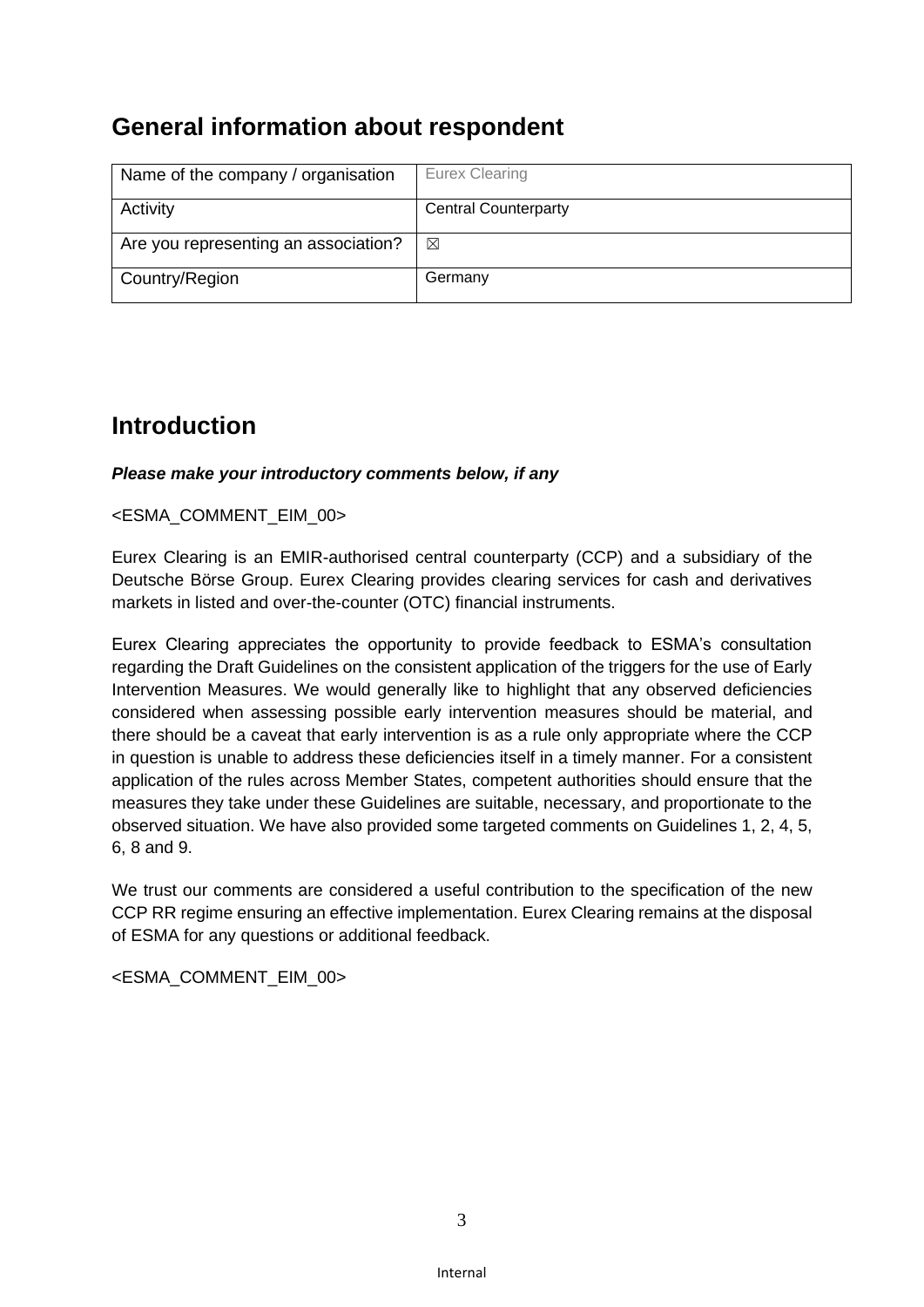## **Questions**

Q1 : Do you have any general comments on the draft Guidelines on triggers for the use of early intervention measures?

#### <ESMA\_QUESTION\_EIM\_01>

Please also refer to our introductory remarks and the answers to the following questions. We would generally like to highlight that any observed deficiencies considered when assessing possible early intervention measures should be material, and there should be a caveat that early intervention is as a rule only appropriate where the CCP in question is unable to address these deficiencies itself in a timely manner. For a consistent application of the rules across Member States, competent authorities should therefore ensure that the measures they take under these Guidelines are suitable, necessary, and proportionate to the observed situation.

<ESMA\_QUESTION\_EIM\_01>

Q2 : Do you agree with the proposal on procedures as set out in Guideline 1? If not, please elaborate.

#### <ESMA\_QUESTION\_EIM\_02>

We agree with Guideline 1 in general, but would recommend an explicit requirement for the competent authority to assess the proportionality of the proposed early intervention measure(s) in relation to the severity of the deficiency observed at the CCP. We would further suggest that ESMA requires competent authorities to assess whether the proposed early intervention measures could adequately address the observed deficiencies at the CCP (suitability assessment) and to verify that the CCP would be unable to address the issues it is facing itself in a timely manner (necessity assessment).

Given that the range of possible early intervention triggers and measures provided for in Article 18 of Regulation (EU) 2021/23 is very broad, we believe that consistent application of the rules would be better ensured if competent authorities were required to assess that the measures they take under this Article are suitable, necessary, and proportionate to the observed situation.

<ESMA\_QUESTION\_EIM\_02>

Q3 : Do you agree with the proposal on how to assess financial stability in the Union or in a Member State, as set out in Guideline 2? If not, please elaborate.

<ESMA\_QUESTION\_EIM\_03>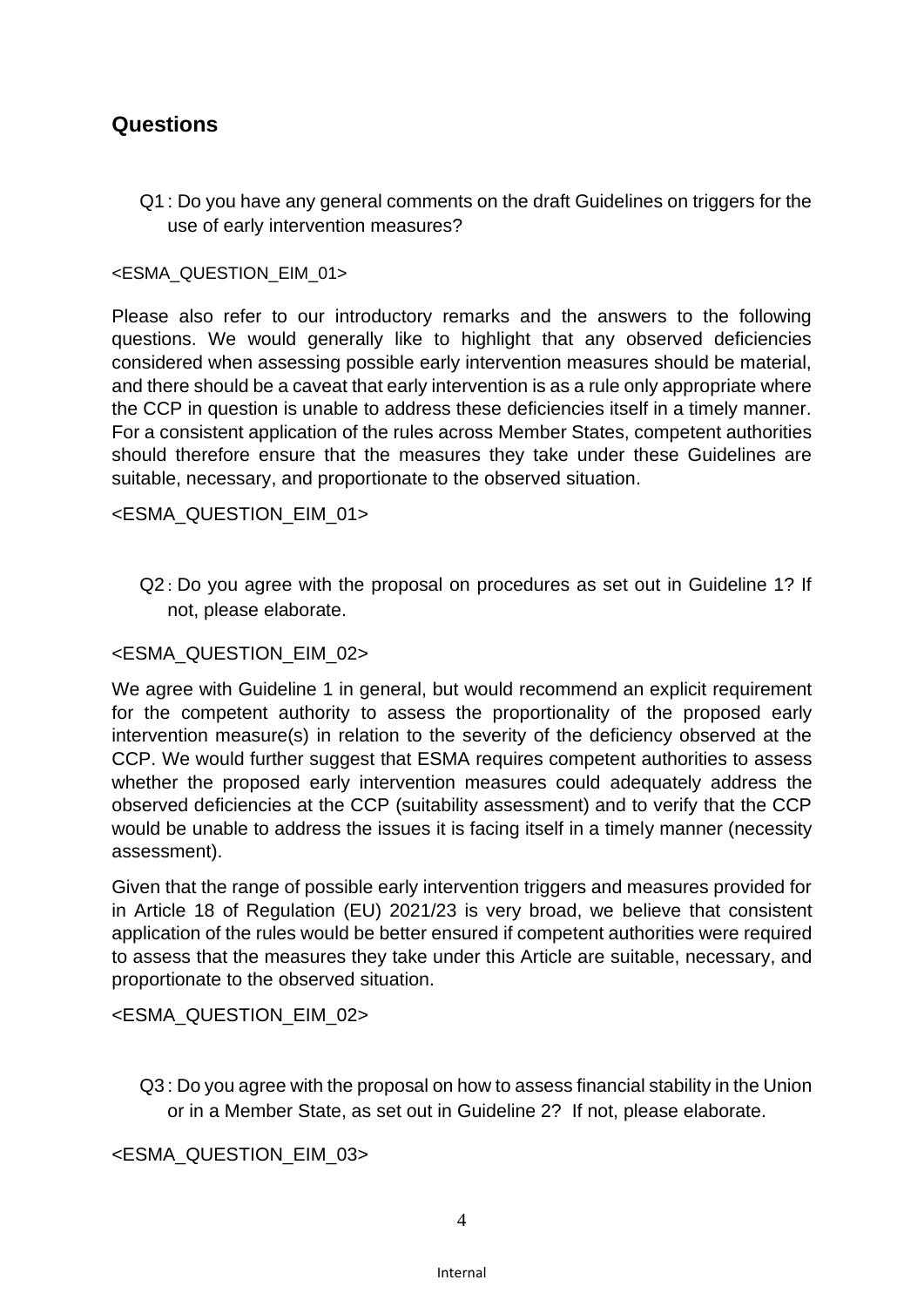#### TYPE YOUR TEXT HERE

#### <ESMA\_QUESTION\_EIM\_03>

Q4 : Do you agree with the proposed Guideline 3 and in particular the proposed indicators to assess capital requirements? If not, please elaborate.

<ESMA\_QUESTION\_EIM\_04>

Please also refer to our response to the following question.

<ESMA\_QUESTION\_EIM\_04>

Q5 : Do you agree with the proposed Guideline 4 and in particular the proposed indicators to assess EMIR prudential requirements? If not, please elaborate.

#### <ESMA\_QUESTION\_EIM\_05>

In general, we believe that an EMIR infringement alone should not automatically trigger an early intervention measure. As already indicated in our response to Question 2, observed deficiencies that could trigger early intervention should be material (i.e., more severe than EMIR infringements) and beyond the capacity of the CCP itself to resolve in a timely manner.

In addition, we would note that terms such as 'difficulties', 'issues', 'insufficiencies', 'shortfalls', and the like can be interpreted extremely broadly, with the result that even relatively minor deficiencies could in theory prompt early intervention by the competent authority in one Member State, but only at a much later stage in another Member State. This is a particular concern when considered in conjunction with Lit. (a) of Guideline 5, which reads: 'An identified concern is material, left unresolved, repeating or increasing.' The ambiguous wording can be interpreted to mean that a concern need not be 'material' in order to be a trigger for early intervention, with the implication that essentially any audit finding or minor issue could prompt early intervention. We would therefore call on ESMA to use more precise wording to specify how severe deficiencies need to be in order to indicate a likely future breach of the EMIR prudential requirements, and to quantify these where appropriate.

<ESMA\_QUESTION\_EIM\_05>

Q6 : Do you agree with the proposed Guidelines 5 to 9 and in particular the proposed indicators, to assess financial stability in the Union or in one or more of its Member States or to assess an emerging crisis situation that could affect the operations of the CCP? If not, please elaborate.

<ESMA\_QUESTION\_EIM\_06>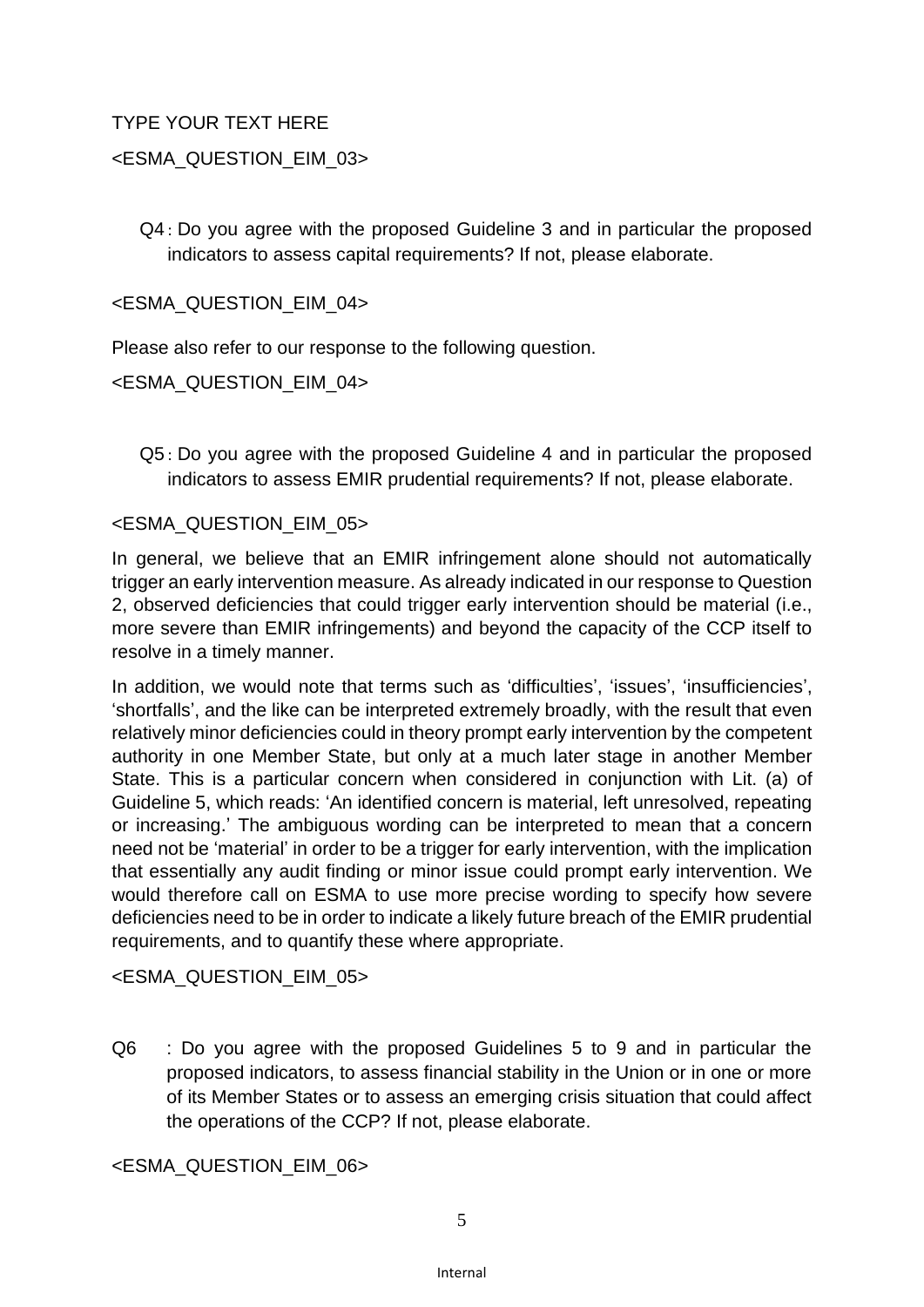We generally agree with Guidelines 5 to 9, but would like to address the following specific points:

Regarding Lit. (a) of Guideline 5, which reads: 'An identified concern is material, left unresolved, repeating or increasing.' The ambiguous wording can be interpreted to mean that a concern need not be 'material' in order to be a trigger for early intervention; we would suggest changing this to 'An identified concern is material *and is* left unresolved, repeating or increasing.' As the early intervention measures allow for farreaching intervention into a CCP's business, we are of the view that they should be reserved only for very serious indications of deficiencies at the CCP and not used to address relatively minor issues that would be more appropriately addressed with the tools and powers available to competent authorities under other applicable laws and regulations.

Regarding Lit. (a), (c) and (d) of Guideline 6 regarding the trigger in relation to a CCP's impact on other entities presenting risks to financial stability, from our perspective these relate to the financial capacity of a CCP's clearing members. It is not possible for a CCP to guarantee that its clearing members are financially sound; this is the responsibility of each clearing member and, in extreme cases, of the relevant competent authority. We would also like to point out that part of the reason CCPs exist is because not all market participants are financially sound at all times. Lit. (a) specifically places the burden of avoiding procyclicality solely on CCPs, but it is the responsibility of clearing members to understand the margin requirements for the CCPs at which they conduct business and to ensure they have the treasury capacity to meet margin calls. Lit. (c) and (d) effectively challenge the enforceability of a CCP's default rules by stating that a CCP's competent authority may intervene in the CCP's business where the CCP's enforcement of its own previously agreed contractual rights might affect other entities. In our view, it is the responsibility of each clearing member to ensure that it can fulfil these pre-agreed and transparent obligations; If the clearing member is unable to do so, the competent authority should intervene at that entity and not at the CCPs at which it is a clearing member. We would therefore ask that ESMA redefine these indicators to tie them directly to issues that fall within the direct responsibility of the CCP, for example the effectiveness of the anti-procyclicality margin buffer design.

We would also like to raise concerns regarding the trigger on a CCP's financial viability in Guideline 8, especially Lit. (b) and (d). For Lit. (b), since Guideline 8 relates to the financial viability of the CCP we would suggest incorporating similar wording to that used for civil actions under Lit. (a), namely, 'Issued or anticipated regulatory sanctions where the amount at risk may jeopardize the financial viability or soundness of the CCP'.

Regarding Lit. (d) of Guideline 8, we would note that a CCP has no control over the financial situations or creditworthiness of its clearing members. As such, we think this indicator should be rephrased to instead require the competent authority to assess whether the CCP's own responses are proving sufficient to account for an adverse material change in the CCP's membership. This could include, for example, whether it is following its own monitoring and escalation processes for the credit risk